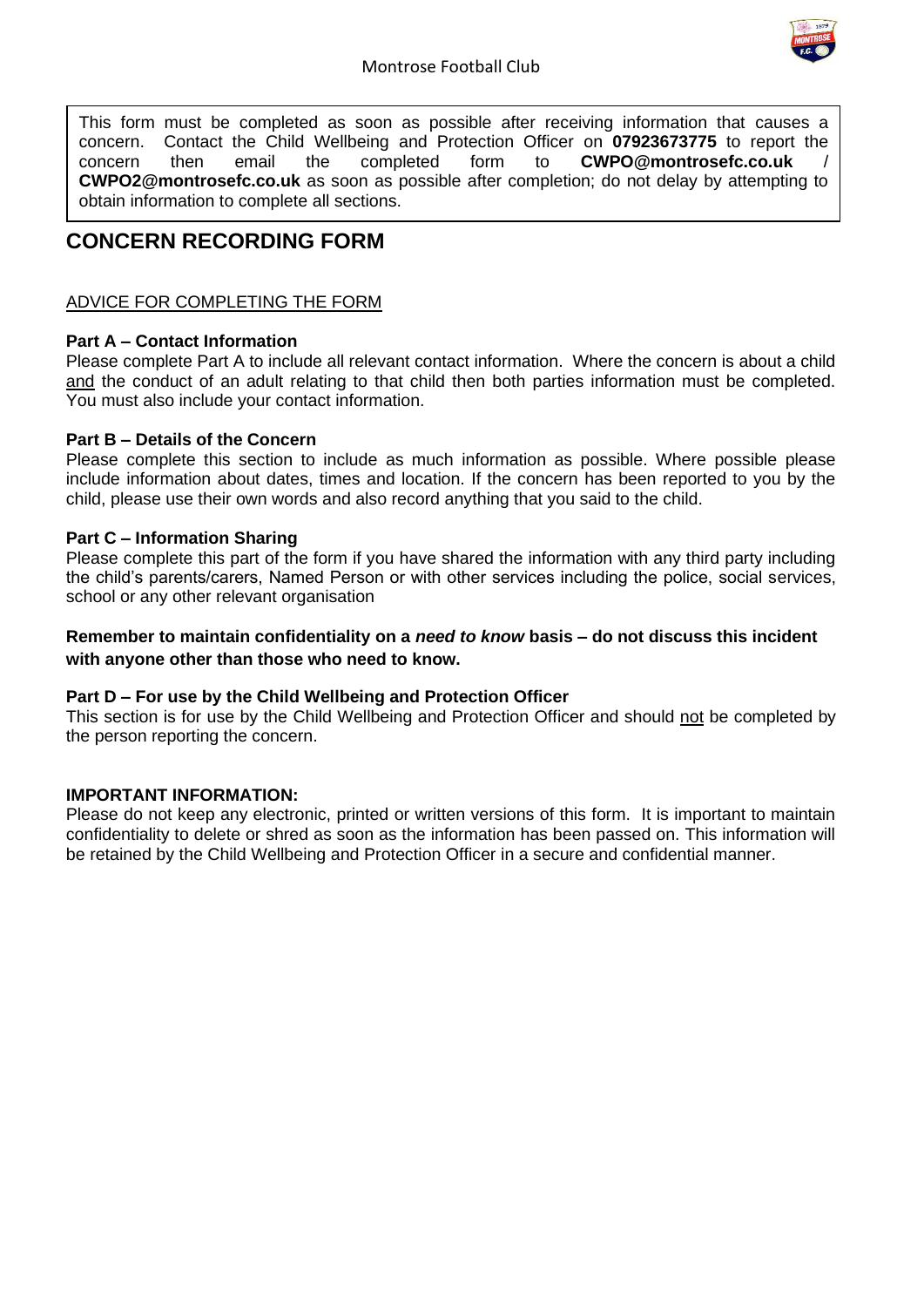

### **PART A - CONTACT INFORMATION**

**CHILD'S DETAILS (if applicable –** *details of the child who has been harmed or is at risk of harm)* 

| Name:                                       | Date of Birth:                     |
|---------------------------------------------|------------------------------------|
| <b>Address:</b>                             | <b>Tel No:</b>                     |
| <b>Post Code:</b>                           |                                    |
| <b>Child's Named Person/school teacher:</b> | <b>Named Person/school teacher</b> |
|                                             | Tel No:                            |
|                                             |                                    |
| <b>Preferred Language</b>                   | Is an interpreter required?        |
|                                             | YES / NO                           |
| <b>Any Additional Needs?</b>                |                                    |
|                                             |                                    |
|                                             |                                    |

# **ADULT'S DETAILS (if applicable –** *adult whose conduct you are concerned about***)**

| Name:             | Tel No:                       |
|-------------------|-------------------------------|
| <b>Address:</b>   | <b>Relationship to Child:</b> |
| <b>Post Code:</b> |                               |

### **CONTACT INFORMATION OF PERSON REPORTING THE CONCERN**

| Name:                 | Tel No: |
|-----------------------|---------|
|                       |         |
| <b>Position/Role:</b> |         |
|                       |         |
| <b>Signature:</b>     |         |
|                       |         |
| Date:                 |         |
|                       |         |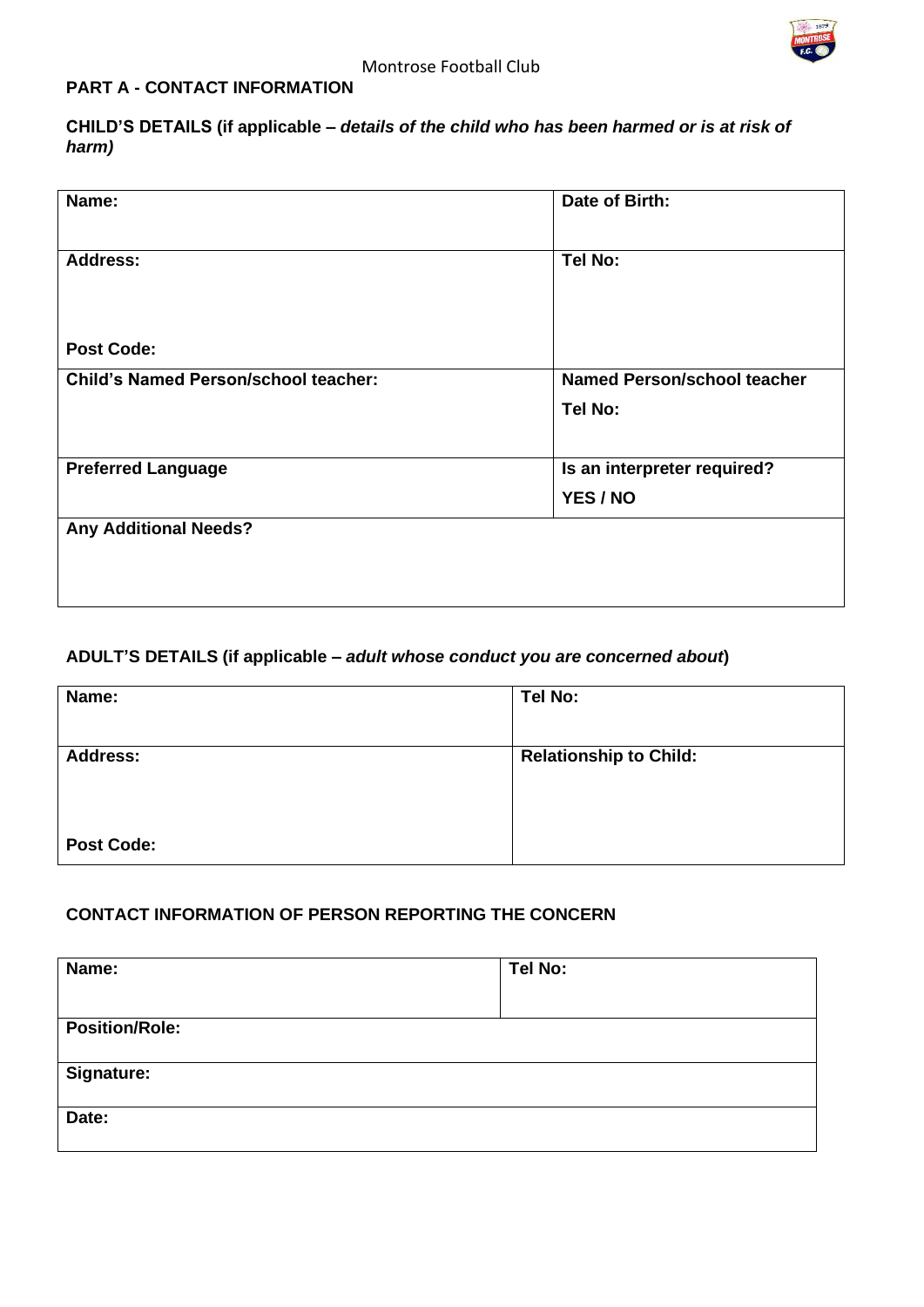

### **PART B – DETAILS OF THE CONCERN**

*If necessary please continue on a separate sheet. If doing so please number and date each sheet.* 

#### **Details of concern:**

**Child's views on situation (if expressed). Where possible, please use the child's own words**

**Details of any other witnesses/other people involved** 

**Details of any injuries (where applicable)**  *Please include all injuries sustained, location of injury and any treatment* 

**Action taken so far and when:**

**Other relevant information:**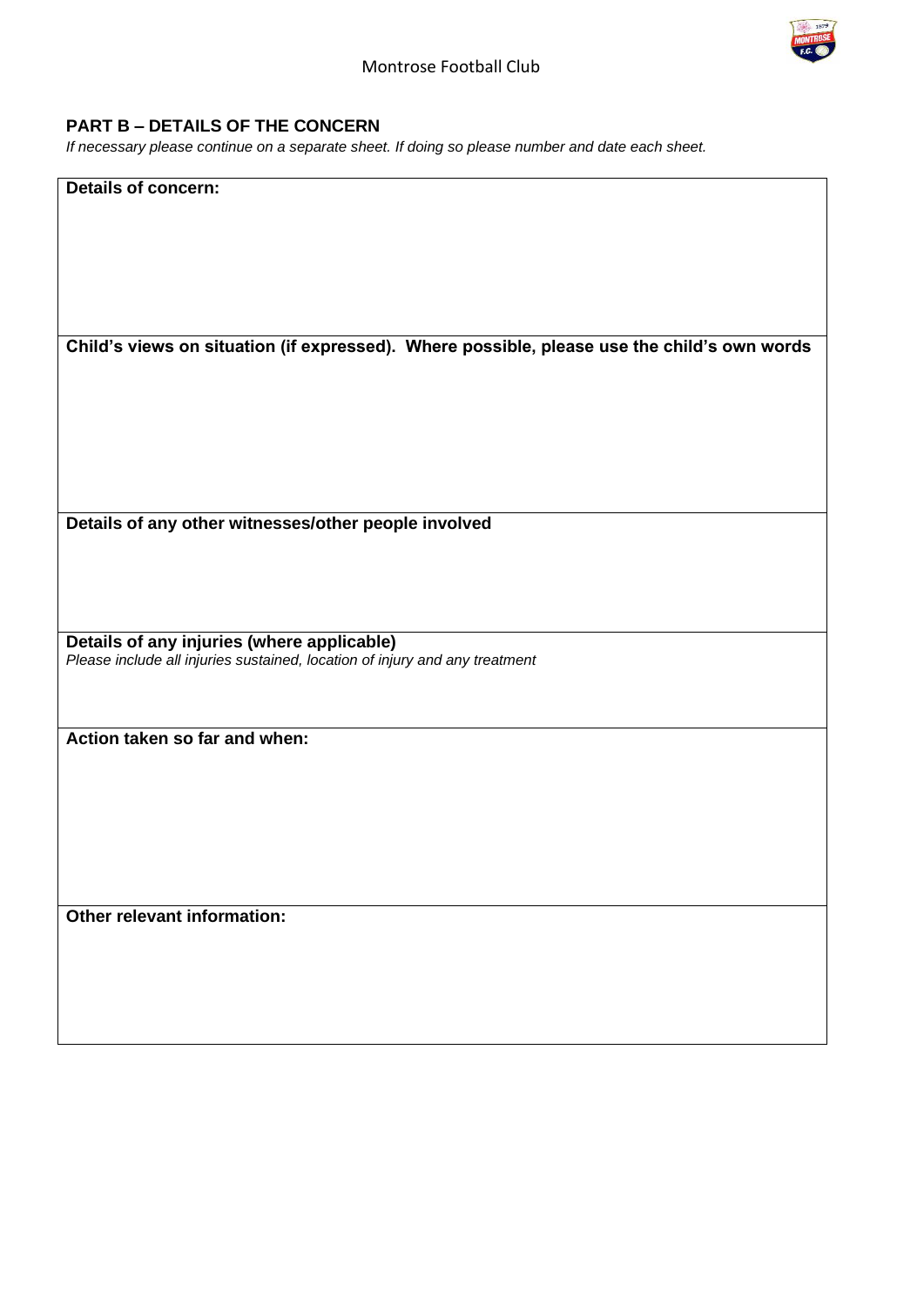

### Montrose Football Club

# **PART C – INFORMATION SHARING (if applicable)**

**PLEASE NOTE – it will usually not be necessary to share information before seeking advice from the Child Wellbeing and Protection Officer, except in an emergency. Only share information on a need to know basis. If you are unsure as to who you should inform, please contact the Child Wellbeing and Protection Officer for further advice** 

| Who has been informed?                                                 |                                                                          |  |
|------------------------------------------------------------------------|--------------------------------------------------------------------------|--|
| Child's parents/carers                                                 | If yes, record details:                                                  |  |
| Yes/No                                                                 | If no, please state why?                                                 |  |
| Child's Named<br>Person/school teacher                                 | If yes, record details:                                                  |  |
| Yes/No                                                                 | If no, please state why?                                                 |  |
| <b>External agencies contacted (date and time)</b>                     |                                                                          |  |
| Police                                                                 | Name, role and contact number:                                           |  |
| Yes / No<br>Date:<br>Time:                                             | Incident number (if applicable):<br>What information was shared and why: |  |
|                                                                        | Details of advice received:                                              |  |
| Local authority<br>(inc. social services<br>and education)<br>Yes / No | Name, role and contact number:<br>What information was shared and why:   |  |
| Date:<br>Time:                                                         | Details of advice received:                                              |  |
| Other                                                                  | Name and contact number:                                                 |  |
| Yes / No<br>Date:<br>Time:                                             | What information was shared and why:<br>Details of advice received:      |  |
|                                                                        |                                                                          |  |